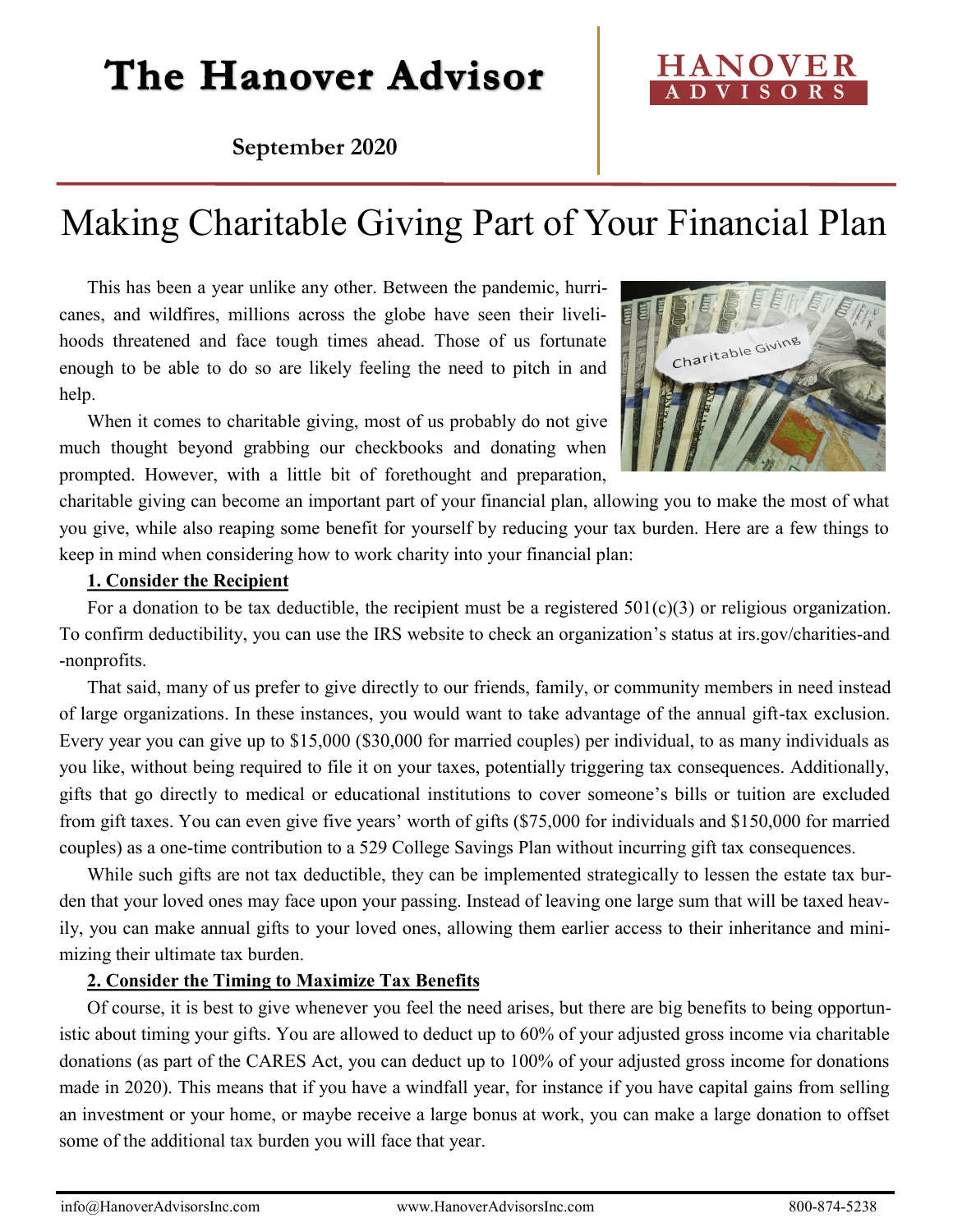Another tax-optimized giving strategy is giving to a donor-advised fund. The mechanics of such funds can be a bit complicated, but basically you contribute to a fund that, in the future, gives grants to qualified charitable organizations and non-profits based on your recommendations. This essentially allows you to front-load your giving, donating a large amount now that will be distributed later. Doing so would mean you are able to deduct multiple years' worth of giving in a single year, allowing you to time the deduction for when it would be most advantageous.



#### **3. Donate More than Just Money**

Your donations do not have to be limited to just cash and checks. Most people are used to cleaning out their closets for Goodwill or the Salvation Army, but you can also donate furniture, appliances, household goods and even vehicles. All such donations are tax deductible (so long as the recipient is a qualified charity). Keep in mind though that anything valued above \$250 requires reliable documentation, and anything valued above \$500 would need a qualified appraisal to account for its value.

It is also important to keep in mind that you can donate assets, and there can be big tax advantages to doing so. For instance, if you donate appreciated stock that you have held for more than a year, you can avoid paying the capital gains tax that you would have incurred if you sold it. Furthermore, you can claim the stock's fair market value as a deduction on your taxes, effectively giving you two tax benefits.

This is also worth keeping in mind when it comes to personal gifts. Though such gifts are not tax deductible, you can still avoid capital gains taxes. Gifting appreciated assets to a family member who is in a lower tax bracket allows them to sell the asset and pay less tax than you would have. Be sure not to donate depreciated assets though, as it is more advantageous for you to sell it, harvest the losses, then donate the cash. Unfortunately, tax losses are not transferable to another person.

#### **4. Make Charitable Giving Part of Your Retirement and Estate Planning**

When you reach the age of 72, the IRS requires that you begin taking withdrawals from most types of retirement accounts like 401(k)'s and traditional IRA's. These required minimum distributions (RMD's) are treated as taxable income and can increase your yearly tax burden. One way around this—assuming you do not need the income—is to opt for a Qualified Charitable Distribution (QCD) instead of an RMD. This means that if you have a withdrawal go directly to a charity, it will satisfy the RMD requirement, but the amount will not be treated as taxable income. You need to be careful in setting a QCD up, though. If the money is distributed to you, and then you send it to the charity, it will still be treated as taxable income. The funds must go directly from your retirement account to the charity.

If you are looking to make a sizable donation in your later years, you may want to consider establishing a charitable gift annuity or setting up a charitable trust. These are complicated vehicles, and you should contact a financial planning professional if you wish to do so, but these can be a good way to engage in philanthropy while securing a lifelong income for yourself. In effect, you agree to give a portion or all of your estate to a trust that pays income to you or your family for a period of years, and upon your passing, the remainder of the principal is distributed to the charity of your choice.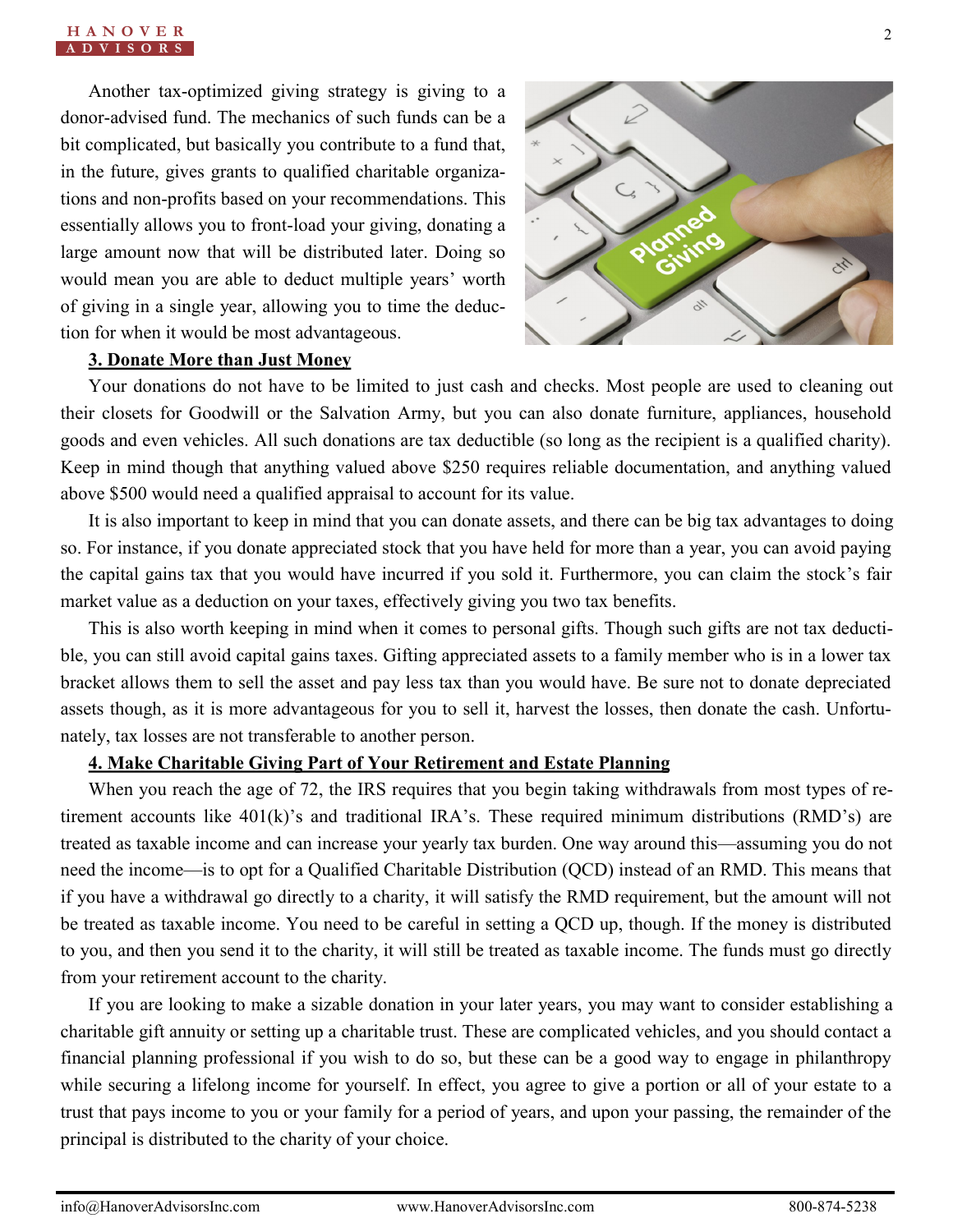# Milestone Ages for Retirement Planning

No matter what age you are, there are steps you can take toward preparing for retirement. While everyone's retirement plans will differ according to their goals, income, and financial situation here are a few of the key ages where your choices can have a big impact on your golden years.

**Age 49 and Under:** When you are young, retirement can seem like a lifetime away, and in many ways, it is. However, it is precisely the big gap between your younger years



and retirement that make early contributions so important, even if they are small. For those under the age of 50, you can contribute up to \$19,500 to your 401(k) and \$6,000 to an IRA. Even if you can only afford to contribute a small amount to your retirement accounts, the power of compounding interest means that by the time you reach retirement age, those small contributions could have grown several times over.

**Age 50:** Once you turn 50, you can begin making "catch up" contributions to your retirement accounts. You can contribute an additional \$6,500 to your 401(k) and an additional \$1,000 to your IRA every year. This brings the yearly 401(k) contribution limit to \$26,000 and the yearly IRA contribution limit to \$7,000. If you are behind on savings goals, this can be a good time to ramp up and make sure you are contributing as much as you can.

**Age 55:** At this age, you can begin taking withdrawals from your employer-sponsored retirement accounts without a penalty *so long as you no longer work for them.* Some take this as an opportunity to "semiretire," looking for a new part-time job or freelancing. You should be careful about taking withdrawals at this age, however, as you may be missing out on future growth or run into a shortfall in your later years.

**Age 59½:** You can now begin taking withdrawals from your personal IRA's, as well as your employersponsored plans, without penalty, even if you are still employed by them.

**Age 62:** This is the age when you can begin to receive Social Security benefits, but just because you *can,* does not mean you *should*. Opting to take benefits at this age would reduce your monthly payments for the remainder of your life. If possible, it is usually advantageous to delay taking Social Security

**Age 65:** At this age, you become eligible for Medicare, but the more important age to keep in mind is 64¾. Even if you are not yet retired and have not yet started receiving Social Security, you should enroll in Medicare as early as possible, which is actually three months before you turn 65. Delaying enrollment could lead to a delay in coverage and you could end up paying a higher premium.

**Age 66-67:** Depending on the year you were born, you will reach full retirement age at some point be-